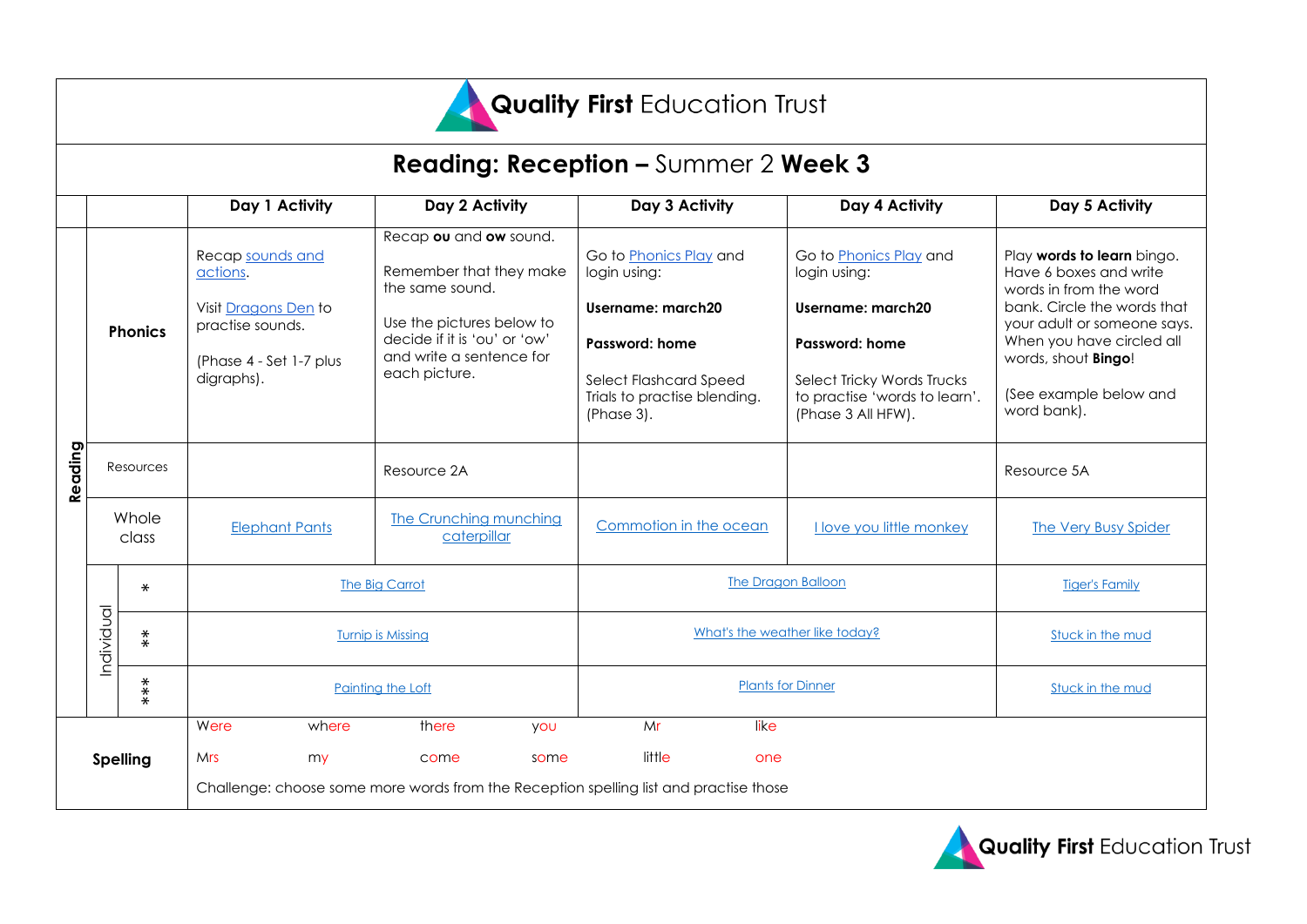## **Resource 2A**



ou/ow? Try writing the words with both sounds and decide which one is correct.

**E.g.** shout showt The man is shouting very loud.